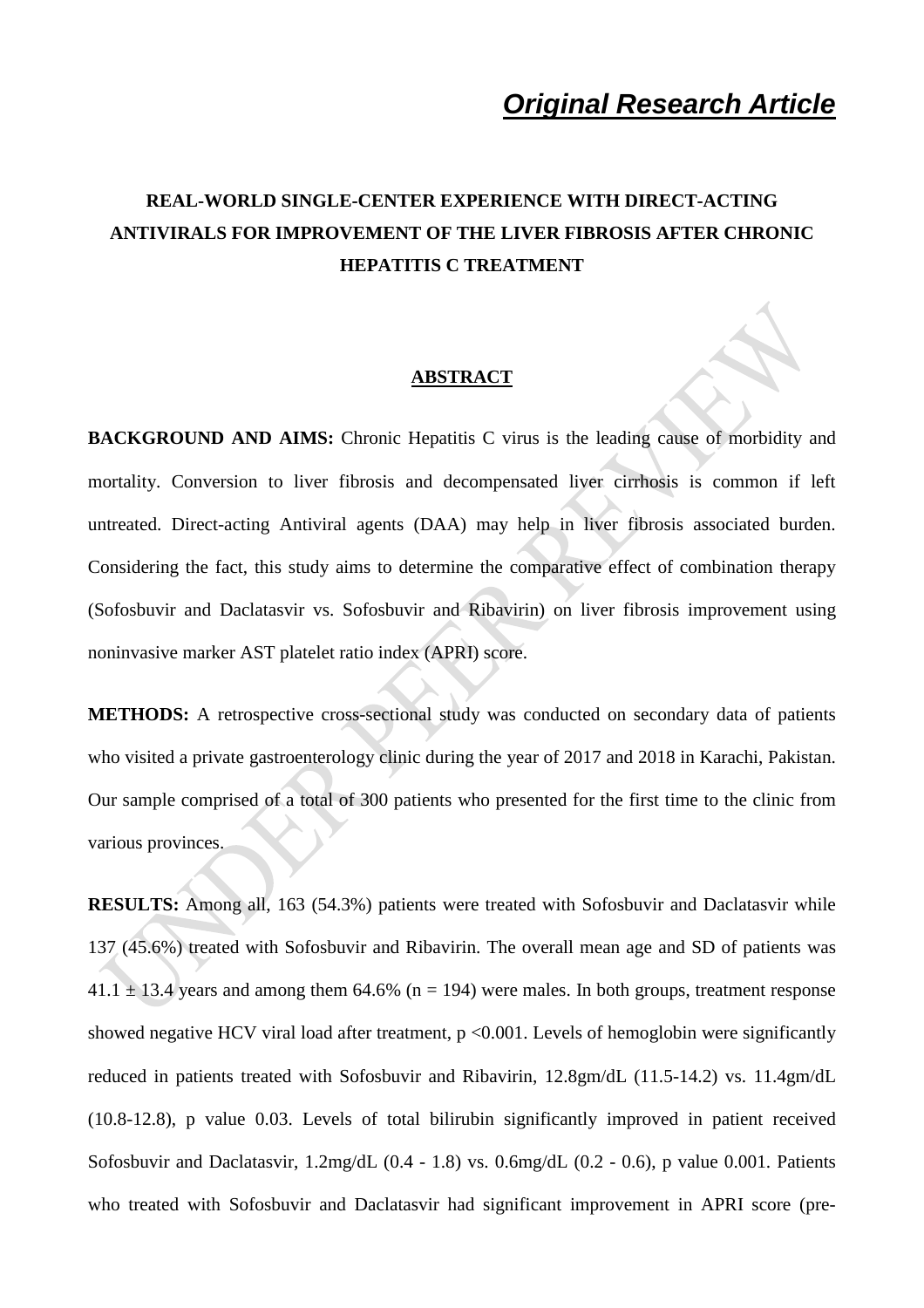treatment 1.26±0.17 vs. post-treatment 0.63±0.09, p value <0.001) in comparison with who treated with Sofosbuvir and Ribavirin (pre-treatment  $0.92 \pm 0.07$  vs. post-treatment  $0.43 \pm 0.05$ , p value  $< 0.06$ ).

**CONCLUSION:** In present study, we report that the value of APRI improved significantly after treatment with DAA particularly those who treated with Sofosbuvir and Daclatasvir, which may indicate that regression of fibrosis is achievable after removal of the causative agent.

**KEYWORDS**: Chronic Hepatitis C treatment; Direct Acting Antivirals; Hepatic Fibrosis Regression, APRI Score.

#### **INTRODUCTION**:

Hepatitis C Virus (HCV) infection is a cause of significant burden on health care globally with approximately 71 million people currently infected around the world with more than 1.5 million new cases diagnosed each year (1). If left untreated, HCV infection may lead to the development of liver fibrosis, by mechanisms that are direct as well as indirect, leading to subsequent chronic inflammation that progresses to liver cirrhosis in up to 50% infected, which may still be further complicated by hepatic failure or hepatocellular carcinoma (2). Liver fibrosis assessment is therefore critical for management of patients with chronic hepatitis C. It is also helpful in monitoring their prognosis and making decisions for antiviral treatment.

Sustained viral response achieved in HCV treatment is found to be associated with significant improvement in liver histology seen by taking a tissue from the liver to be examined under microscope in liver biopsy (3, 4). However, there are negative aspects of liver biopsy, such as its invasive nature, high cost, inter or intra-observer variability, and sampling error, all limit its utility (5, 6). For that reason, non-invasive methods have been developed to predict severity of liver fibrosis, amino transferase-platelet ratio index (APRI) being one of them (7, 8). APRI is considered to be the preferred noninvasive test for assessing the presence of cirrhosis in resource-limited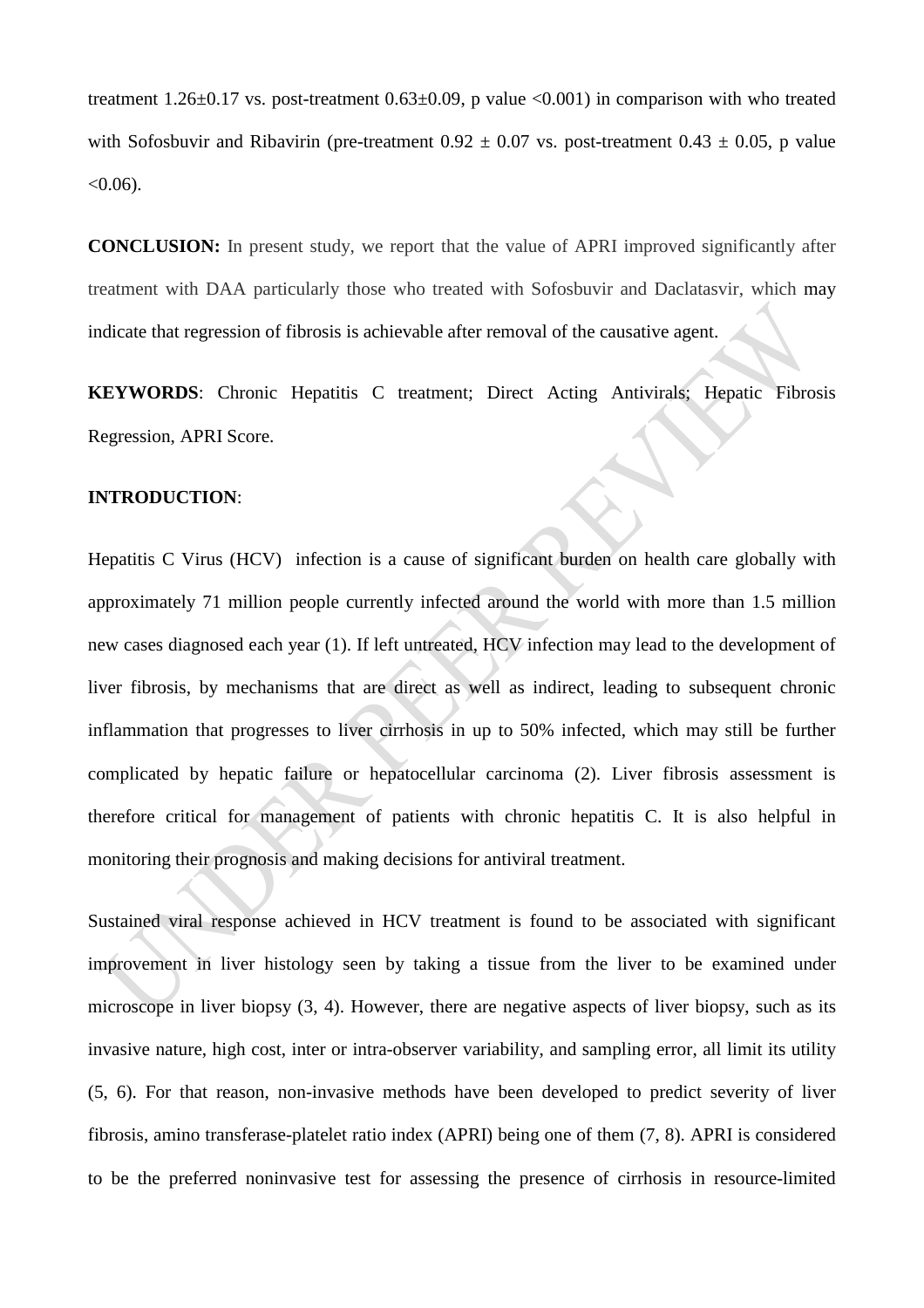settings as it is a simple, inexpensive test with acceptable diagnostic accuracy. It uses routine lab parameters, AST and platelet count which are significantly associated with liver fibrosis (9). The APRI score's cutoff value is set by the meta-analysis of more than 40 clinical studies in which researchers concluded that an APRI score has more 70% sensitivity and specificity if it is greater than 1.0 and sensitivity & specificity increases for predicting advance liver fibrosis as APRI score become lower than 1.0.

(10).

Since the approval of direct acting antivirals (DAA), several studies have confirmed their remarkable impact on HCV infection prognosis (11). In 2013 the approval of direct acting antiviral agents (DAAs) i.e. Sofosbuvir and Daclatasvir represented a revolution in the management of chronic hepatitis C virus infection and are affective against 6 major types of HCV infection and achieve more than 90% of sustained virologic response (SVR) even in the presence of compensated liver cirrhosis (12).

A study conducted by Asselah T and colleagues (13) has shown that addition of Daclatasvir in the treatment regime of patients relapsed after previous treatment with Sofosbuvir and Ribavirin therapy resulted in 94% SVR after 24 weeks. A study conducted in Pakistan has suggested Sofosbuvir and Ribavirin therapy to be highly effective, safe, and cost effective for patients of Hepatitis C (14).

Pakistan stands second in the world with a huge burden of Hepatitis C with recent estimates suggesting a prevalence of around 6.8% [10]. Direct Acting Antivirals are gaining popularity in the treatment of chronic hepatitis C in Pakistan yet data regarding the efficacy of DAA in treating liver fibrosis is still lacking. Although previous studies conducted in various parts of the world have depicted a significant improvement of liver fibrosis in patients given DAA (15), no such study has conducted in Pakistani population to analyse the changes in noninvasive liver fibrosis markers such as APRI score after treatment with DAA. Hence the aim of our study is to assess if fibrosis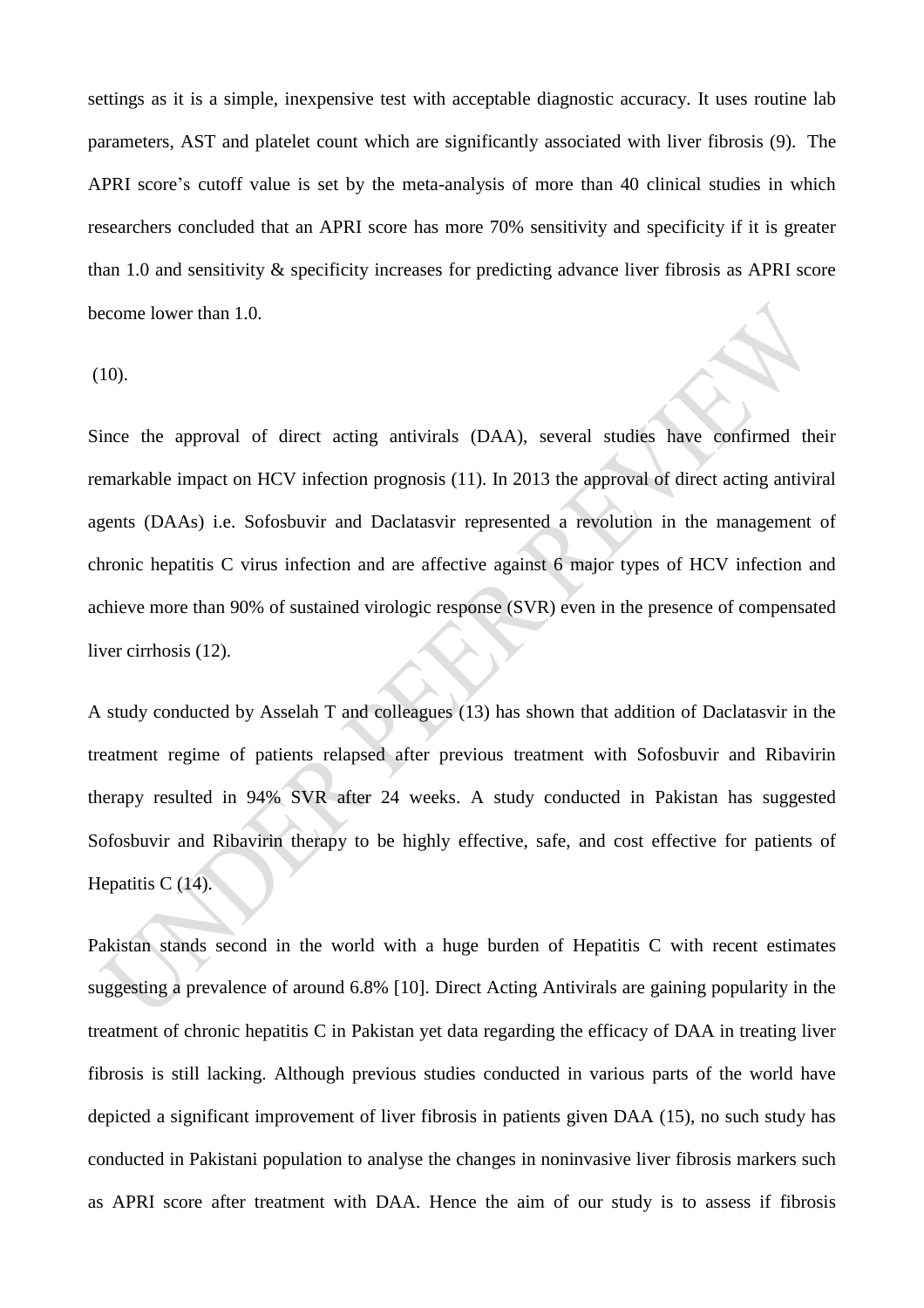regression occurs in patients that have been chronically infected with HCV through indirect noninvasive markers like APRI score.

### **PATIENTS AND METHODS:**

This study is a retrospective cross-sectional study performed on secondary data of patients who visited a gastroenterologist's clinic during the years of 2017 and 2018. A total of 300 Patients belonging to both gender and adult age groups (age >18 years), infected with HCV (confirmed by a PCR or ELISA), who presented for the first time to the clinic from various provinces of the country, patients who's LFTs, required for assessing Aspartate Aminotransferase to Platelet Ratio Index (APRI) score were available, and along with complete data required for the study, were included.

The data collection tool used in obtaining information for this survey was mainly Out-Patient Department (OPD) records filled by the doctor attending the patients. The records were then divided into sections. First included biodata questions and were based on demographic information of the participant including gender, age, area of residence, education status, ethnicity, and marital status. Second section consists of clinical parameters such as laboratory investigations (i.e. complete blood count values (CBC), liver function tests (LFTs), and tests to assess liver synthetic function such as serum albumin, and alpha fetoprotein levels). The last section included treatment plan that was followed by the patient throughout the course of their disease and interestingly, all of the enrolled patients came for follow-ups and no one has mentioned severe adverse effects for which treatment could be halted.

A standard method was used in our study to calculate the degree of liver stiffness, the APRI score, which is calculated by including the baseline upper limit levels of AST (IU/L) and then divide them by with platelet counts  $(10^9/L)$  and all values multiple with 100. And as per guidelines recommendations, we set cutoff values for advanced fibrosis as lowest (APRI score 1) and highest (APRI score 2) (10). We did not sought informed consent due to study's retrospective design. Age of patients were grouped as <40 years and ≥40 years. Based on patient's liver status, patients were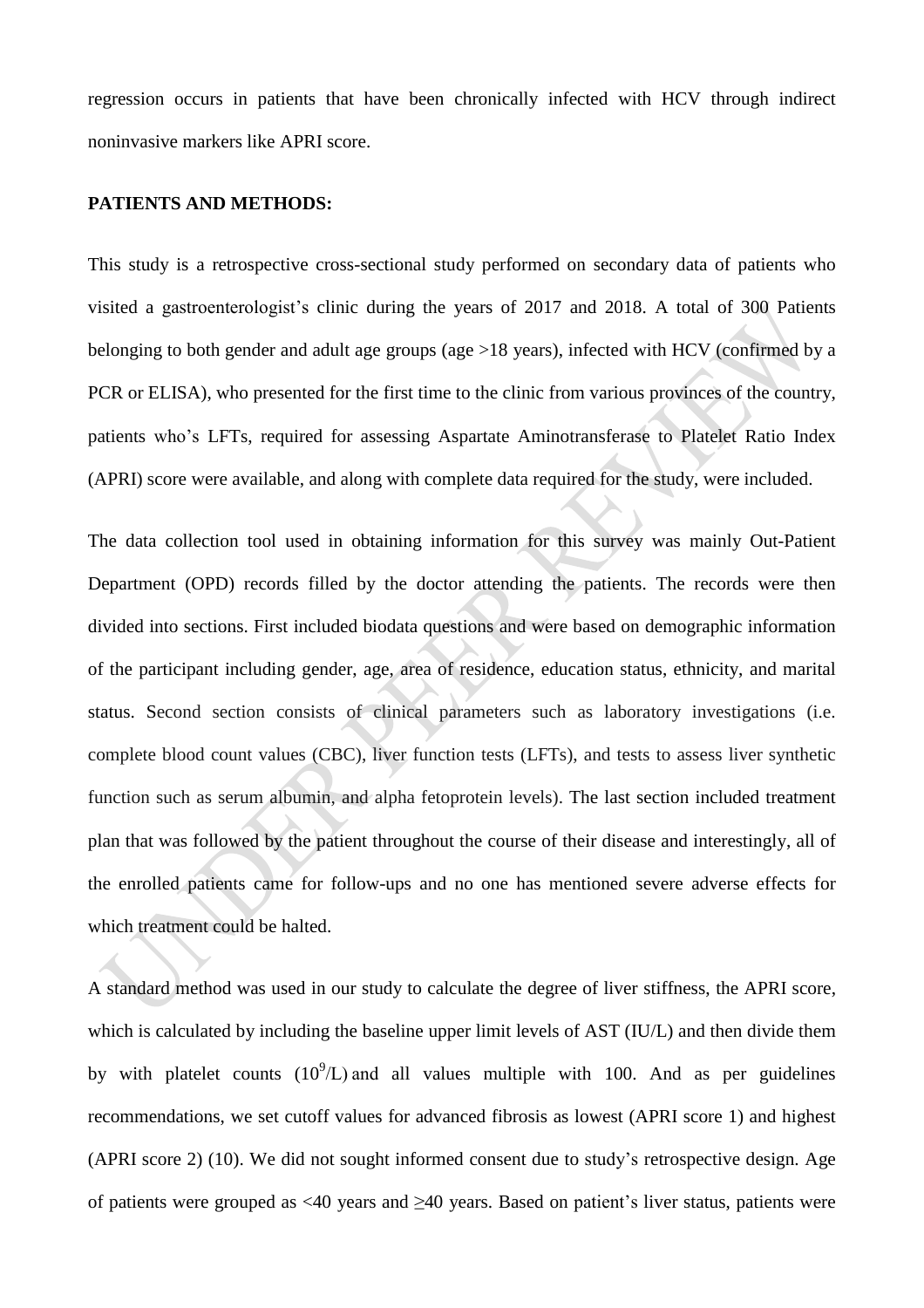categorized into cirrhotics and non-cirrhotics. We followed European Society for the Study of the Liver Disease (EASL) recommendations on treatment of HCV infection (16) and patients were divided into two groups based on the treatment they received, 1) Sofosbuvir (400mg x once daily) and Ribavirin (400mg x twice daily) for 12 weeks and Sofosbuvir (400mg x once daily) and Daclatasvir (60mg x once daily) for 12 weeks in non-cirrhotics while 6 months in patients with liver cirrhosis. HCV RNA was evaluated before and 12 weeks after the end of treatment.

The data relevant to our study i.e. APRI score and other general variables were categorized and analysed using SPSS 22. Frequencies and percentages were used to see the impact of various treatment approaches on APRI score. Student's *t*-test was used to find an association between the data. All the tests were significant at  $p \le 0.05$ .

#### **RESULTS:**

A total of 300 patients were treated among them 163 (54.3%) patients were treated with Sofosbuvir and Daclatasvir while 137 (45.6%) treated with Sofosbuvir and Ribavirin. The overall mean age and SD of patients was  $41.1 \pm 13.4$  years and among them 64.6% (n = 194) were males. While females were elder than males,  $43.2 \pm 11.77$  years vs.  $39.9 \pm 14.14$  years, respectively. Most of the study subjects were urban dwellers  $(72.6\%, n = 218)$ . Sixty-four patients  $(21.3\%)$  had diabetes mellitus and 84 (28.3%) had hypertension. Twenty-nine patients (9.6%) were currently smoker. The most common presenting clinical manifestation was presence of edema (9.8% in males and 7.5% in females) and ascites (8.8% in males and 7.5% in females). Further description is shown in table no. 01.

Table no. 02 shows response of laboratory parameters among HCV patients before and after treatment with DAA. In both groups, treatment response showed negative HCV viral load after treatment, p <0.001. Levels of hemoglobin were significantly reduced in patients treated with Sofosbuvir and Ribavirin, 12.8gm/dL (11.5-14.2) vs. 11.4gm/dL (10.8-12.8), p value 0.03 while there was no significant change in hemoglobin levels in patients treated with Sofosbuvir and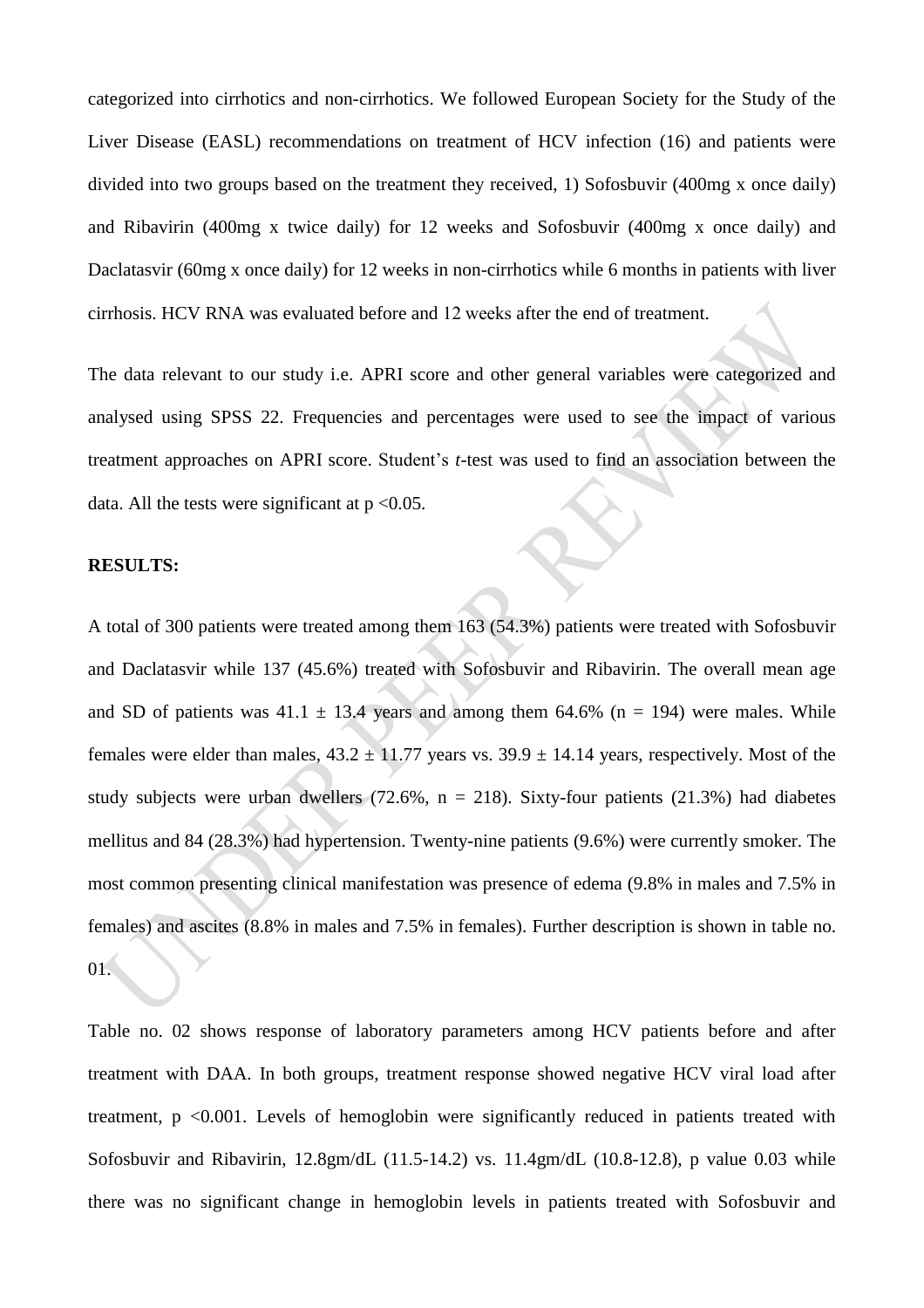Daclatasvir, 13.9gm/dL (11.9-15.1) vs. 13.4gm/dL (11.7-15.0), p value 0.08. Levels of total bilirubin significantly improved in patient received Sofosbuvir and Daclatasvir, 1.2mg/dL (0.4 - 1.8) vs. 0.6mg/dL (0.2 - 0.6), p value 0.001. In both groups, levels of AST and ALT significantly improved after treatment with DAA,  $p$  value <0.05.

Patients who treated with Sofosbuvir and Daclatasvir had significant improvement in APRI score (pre-treatment  $1.26 \pm 0.17$  vs. post-treatment  $0.63 \pm 0.09$ , p value  $\langle 0.001 \rangle$  in comparison with who treated with Sofosbuvir and Ribavirin (pre-treatment  $0.92 \pm 0.07$  vs. post-treatment  $0.43 \pm 0.05$ , p value  $< 0.06$ ). Figure 1.

#### **DISCUSSION:**

Chronic hepatitis C infection if left untreated may lead to liver fibrosis which results in decompensated liver cirrhosis and even Hepatocellular Carcinoma (HCC) hence increasing the liver related mortality. The only treatment is to start the newly available antivirals which may reduce the burden of hepatocellular carcinoma, but sometimes does not eliminate the virus completely even in patients who achiev SVR. Studies suggest that those CHC patients who had advance liver fibrosis are more likely to develop hepatocellular carcinoma (17, 18). Hepatic fibrosis is considered the most important factor for estimating clinical outcome and making therapeutic decisions in patients suffering from chronic hepatitis like, treatment is not necessarily indicated in patients with minimal fibrosis whereas treatment is important for patients with moderate or more severe fibrosis  $(F \geq 2)$ because of the persistent risk of fibrosis progressing to liver cirrhosis or its associated complications (19, 20). Although liver biopsy has long been used by physicians as the rule of thumb for diagnosis of fibrosis, the procedure of biopsy itself is costly, invasive, and requires expertise (21). Considering the risk of biopsy related complications, other non-invasive techniques such as fibrosis score i.e. APRI, can be used for the diagnosis of liver fibrosis.

In present study we have used APRI score to determine the risk of fibrosis after patients treated with DAA. A previous literature has shown that compared to FIB 4, APRI is found to be a more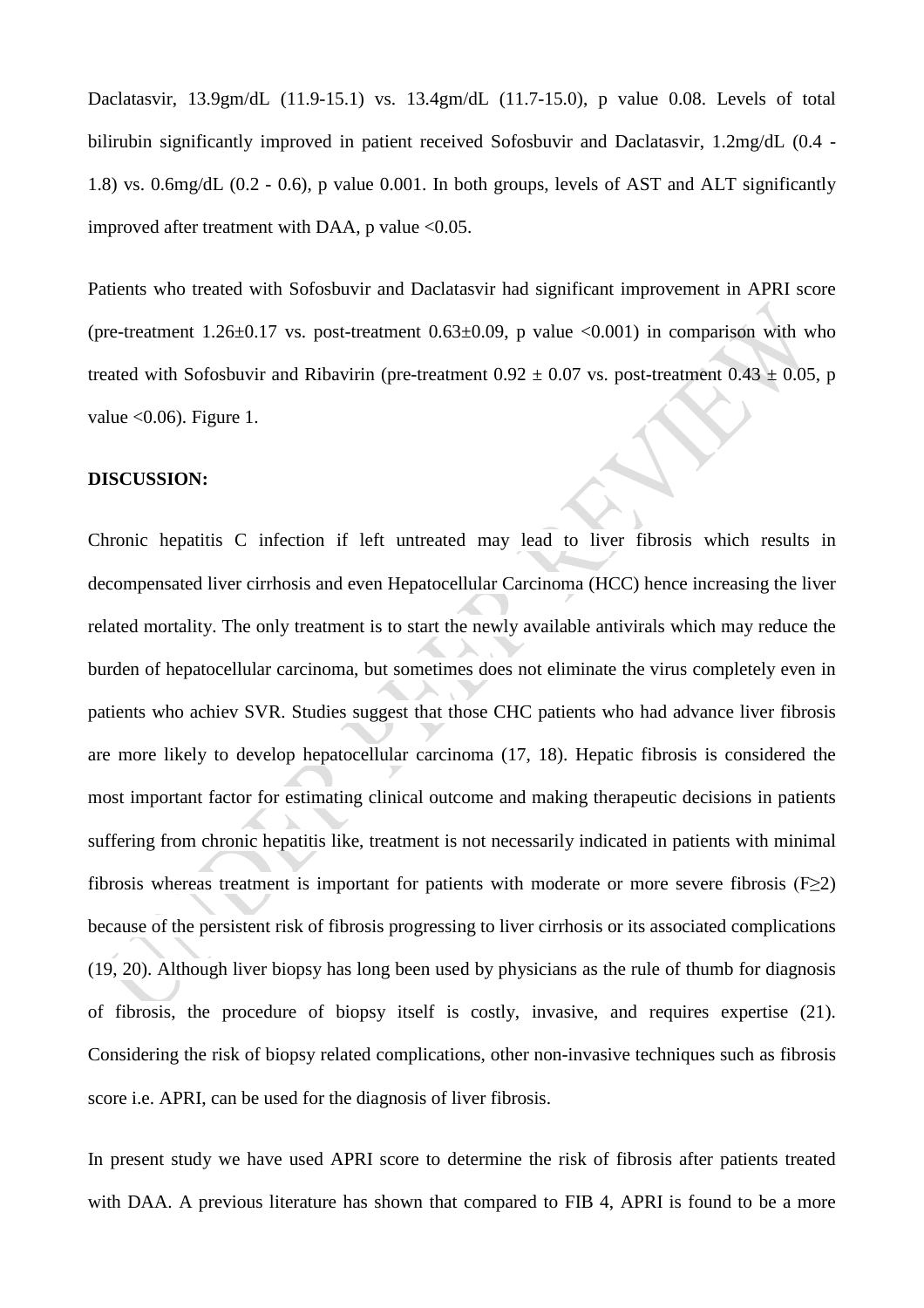sensitive, specific and accurate noninvasive test for assessing advanced liver fibrosis in end stage renal disease patients with chronic HCV (22). In our study, patients treated with Sofosbuvir and Daclatasvir were significantly showed improvement in liver fibrosis as compared to those who were treated with Sofosbuvir and Ribavirin. Consistent findings have been observed in a study conducted by Kurniawan J and colleagues (23). The difference in both treatment groups could be due to older population with underlying liver cirrhosis fell under regime of Sofosbuvir and Ribavirin.

Our study results also found that patients with decompensated liver markers such as ascites, edema, and portosystemic encephalopathy (hepatic encephalopathy) did not have a significant change in APRI score despite treatment with DAA contrary to patients with non-decompensated liver disease who showed significant improvement in their APRI score post-treatment. This has also been shown by a study conducted in Punjab (24). This may suggest APRI score does not improve significantly in CHC patients who have fibrosis progression to an extent of decompensated liver disease even with DAA treatment. However, contrary to our study results, another study in Georgia showed reversal of TE scores in 304 patients with advanced fibrosis or cirrhosis after SVR was achieved at a rate similar to that reported by Triedi HD and colleagues (25)**.**

Surprisingly, males were found to be better responders as compared to females in this study. Patients aged <40 years of age were better responders as compared to the patients with >40 years of age. However, APRI score improvement was significant in both males and females and also in both age groups. The better response of younger group patients was also indicated in previous study that revealed that younger group patients with hepatitis C are good candidates to treat (26).

#### **STUDY LIMITATIONS AND SUGGESTIONS:**

Firstly, patients extracted for this study was from the Liver and Hepatology clinic of a private center which lacks the generalization of whole Pakistani population. Secondly, this was a retrospective study hence, variables like, alpha-fetoprotein levels, child class, patient's weight, BMI, addiction status, duration of liver disease, and renal status could not be analysed.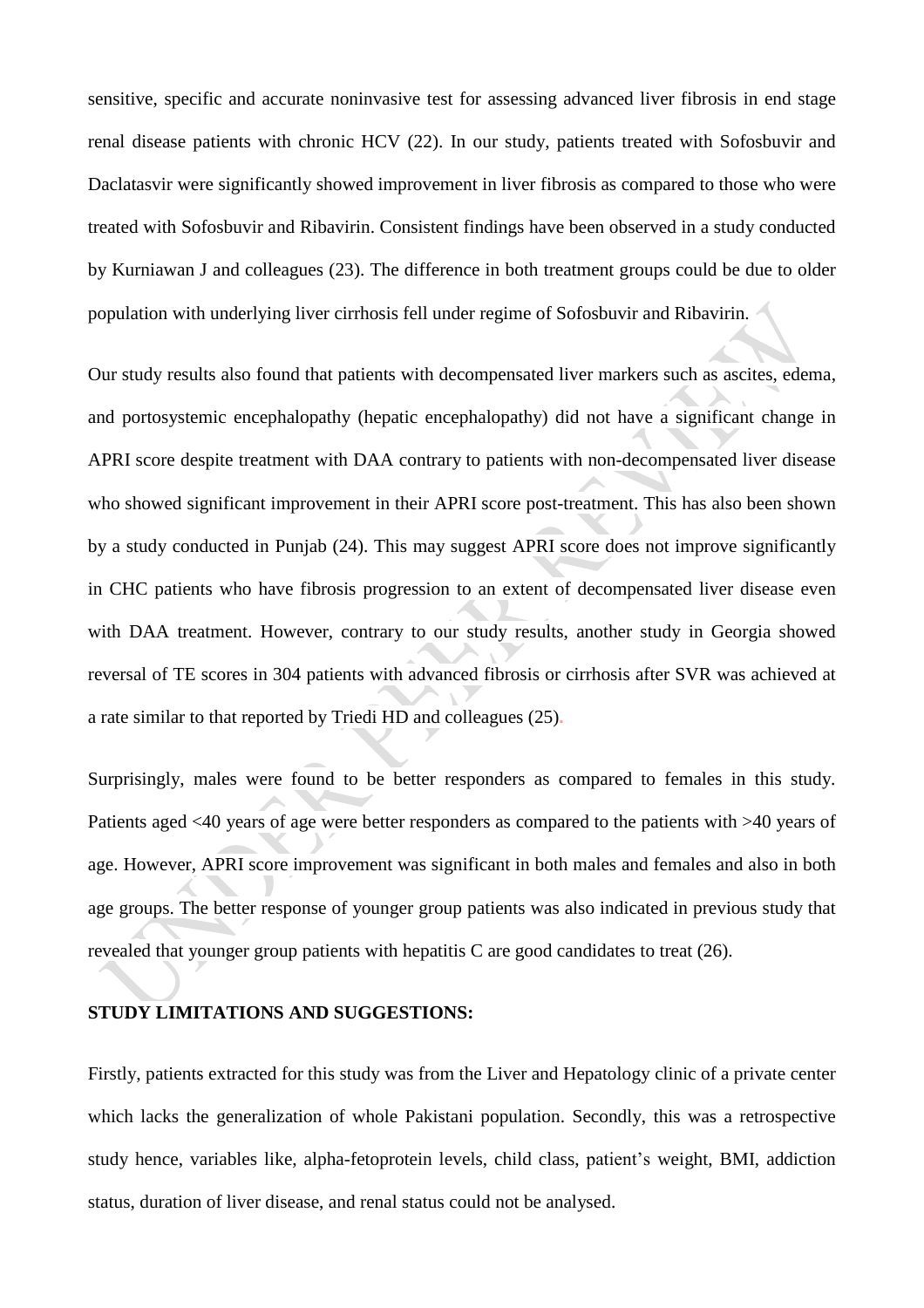Another multicenter study should be conducted in Pakistan to address this crucial disease with an ever rising burden. Further larger and longer follow-up studies at 12 months post DAA treatment should be performed to investigate to the extent to which viral eradication by DAA treatments may improve liver fibrosis and liver functions in long term. Effect on reducing the relative HCC risk should also be evaluated in addition to liver fibrosis.

### **CONCLUSION**:

In present study, we report that the value of APRI improved significantly after treatment with DAA particularly those who treated with Sofosbuvir and Daclatasvir, which may indicate that regression of fibrosis is achievable after removal of the causative agent.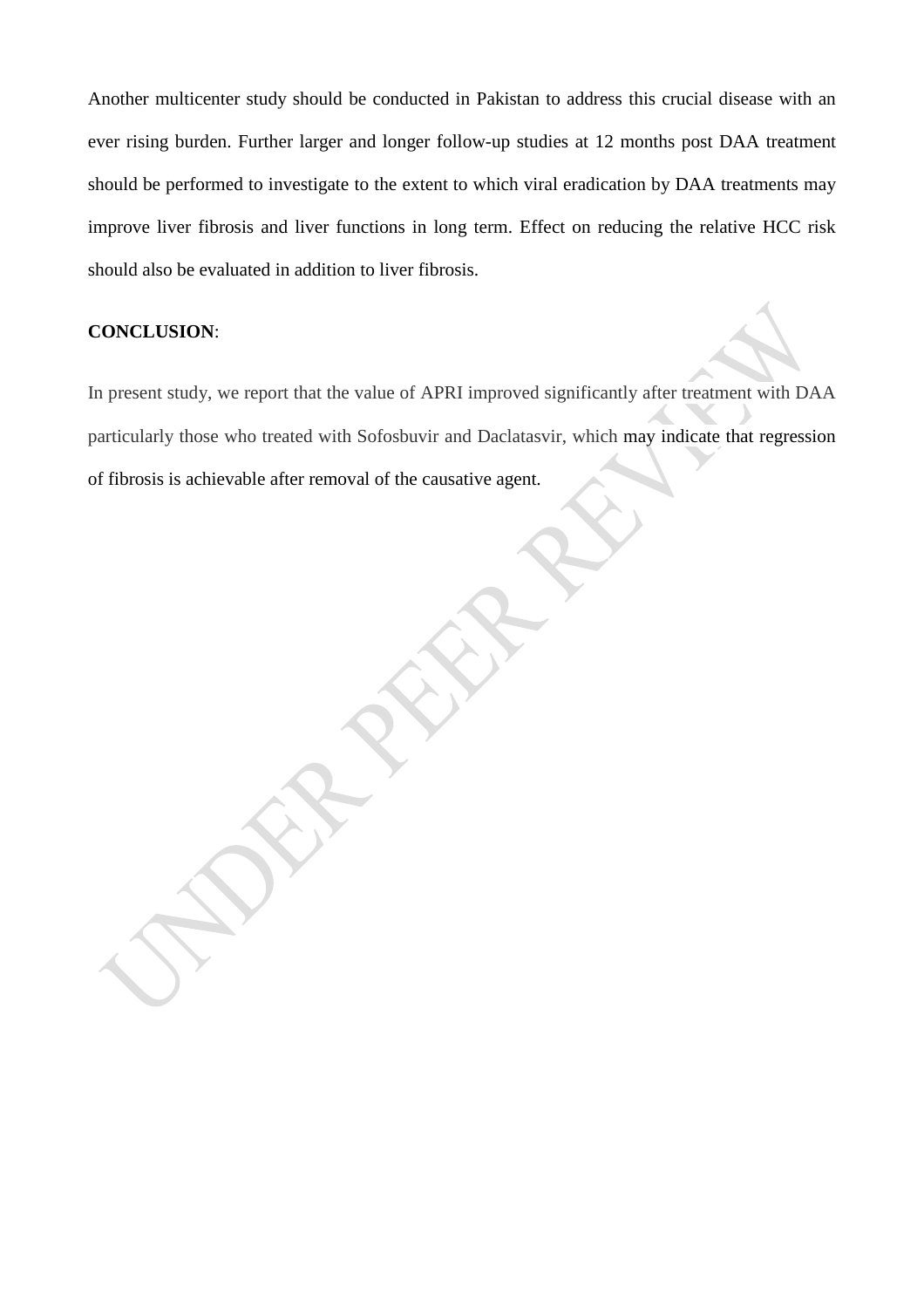## **TABLE 1: COMPARISON OF BASELINE AND CLINICAL CHARACTERISTICS WITH RESPECT TO GENDER (N = 300)**

| <b>Baseline</b><br><b>Characteristics</b> | <b>Total</b><br>$(n=300)$ | <b>Male</b><br>$(n=194)$ | <b>Female</b><br>$(n=106)$ | <b>P-value</b> |  |  |  |  |  |
|-------------------------------------------|---------------------------|--------------------------|----------------------------|----------------|--|--|--|--|--|
| Age in years                              |                           |                          |                            |                |  |  |  |  |  |
| $<$ 40                                    | 139 (46.3%)               | $100(51.5\%)$            | 39 (36.8%)                 | 0.020          |  |  |  |  |  |
| $>40$                                     | 161 (53.7%)               | 94 (48.5%)               | $67(63.2\%)$               |                |  |  |  |  |  |
| Range, Mean $\pm$ S.D                     | $41.1 \pm 13.4$           | $39.9 \pm 14.14$         | $43.2 \pm 11.77$           | 0.040          |  |  |  |  |  |
| <b>Presenting complaint</b>               |                           |                          |                            |                |  |  |  |  |  |
| <b>Ascites</b>                            | 25(8.3%)                  | $17(8.8\%)$              | 8(7.5%)                    | 0.884          |  |  |  |  |  |
| Edema                                     | 27 (9.0%)                 | $19(9.8\%)$              | $8(7.5\%)$                 | 0.661          |  |  |  |  |  |
| <b>PSE</b>                                | $4(1.3\%)$                | $2(1.0\%)$               | $2(1.9\%)$                 | 0.616          |  |  |  |  |  |
| G.I. bleeding                             | 5(1.7%)                   | 3(1.5%)                  | $2(1.9\%)$                 | 1.000          |  |  |  |  |  |
| Decompensate Liver                        | 31 $(10.4\%)$             | 21 (10.9%)               | $10(9.5\%)$                | 0.855          |  |  |  |  |  |
| <b>Current treatment</b>                  |                           |                          |                            |                |  |  |  |  |  |
| Sofosbuvir+Daclatasvir                    | 163 (54.3%)               | $117(60.3\%)$            | 46 (43.4%)                 | 0.019          |  |  |  |  |  |
| Sofosbuvir+Ribavirin                      | 137 (45.6%)               | 44 (22.7%)               | 34 (32.1%)                 |                |  |  |  |  |  |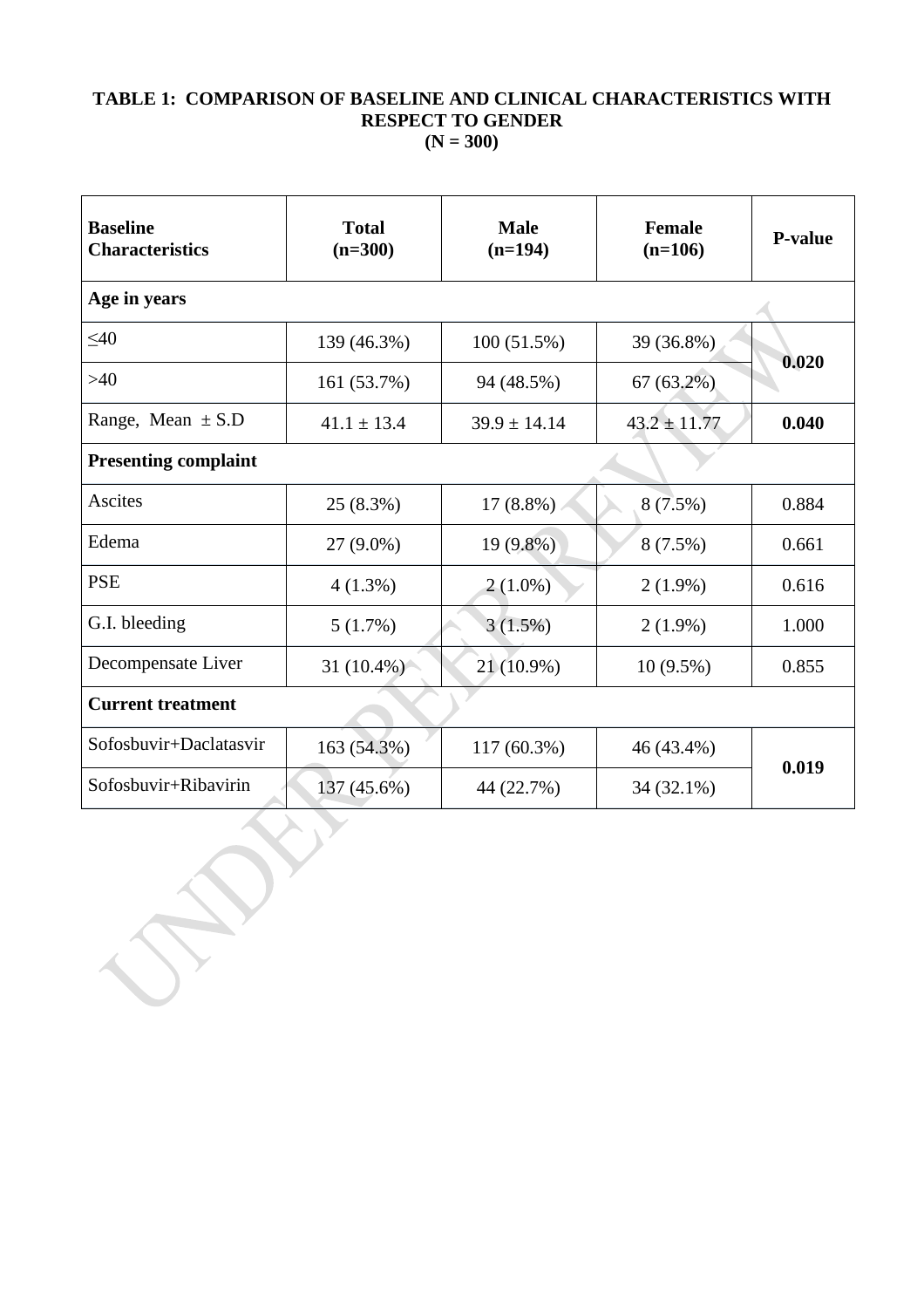## **TABLE 2: LABORATORY PARAMETERS BEFORE AND AFTER TREATMENT WITH DAA IN HCV PATIENTS**

**(N = 300)**

| <b>Parameters</b>       | Sofosbuvir+Daclatasvir<br>$(n = 163)$ |                          | p value | Sofosbuvir+Ribavirin<br>$(n = 137)$ |                          | p value |
|-------------------------|---------------------------------------|--------------------------|---------|-------------------------------------|--------------------------|---------|
|                         | <b>Pre-treatment</b>                  | <b>Post-treatment</b>    |         | <b>Pre-treatment</b>                | <b>Post-treatment</b>    |         |
| HCV RNA - log10IU/mL    | 2201000 (288000 -<br>5400000)         | $0(-)$                   | < 0.001 | 2500000 (391000 -<br>5420000)       | $0(-)$                   | < 0.001 |
| Hemoglobin - gm/dL      | $13.9(11.9-15.1)$                     | $13.4(11.7-15.0)$        | 0.08    | $12.8(11.5-14.2)$                   | $11.4(10.8-12.8)$        | 0.03    |
| Platelet - $x103/mm3$   | $195.4(110.3 - 217.4)$                | 191.3 (112.4 -<br>211.7) | 0.71    | $180.8(109.2 - 205.1)$              | 175.0 (110.1 -<br>208.5) | 0.34    |
| Total Bilirubin - mg/dL | $0.8(0.4 - 1.1)$                      | $0.8(0.4-0.9)$           | 0.001   | $1.6(1.2 - 2.0)$                    | $1.3(1.0 - 1.3)$         | 0.73    |
| Serum Albumin - g/dL    | $3.7(3.4 - 4.0)$                      | $3.8(3.6 - 3.9)$         | 0.47    | $3.4(2.9 - 3.4)$                    | $3.3(3.5 - 3.8)$         | 0.14    |
| AST - IU/L              | $49.1 (36.2 - 80.1)$                  | $31.2(26.7 - 58.0)$      | 0.001   | $51.1(35.8 - 71.5)$                 | $30.6(20.2 -$<br>51.4)   | 0.001   |
| $ALT - IU/L$            | $54.3(38.1 - 60.7)$                   | $17.4(15.1 - 45.6)$      | 0.001   | $53.7(31.2 - 64.9)$                 | $15(12.0 - 41.6)$        | 0.001   |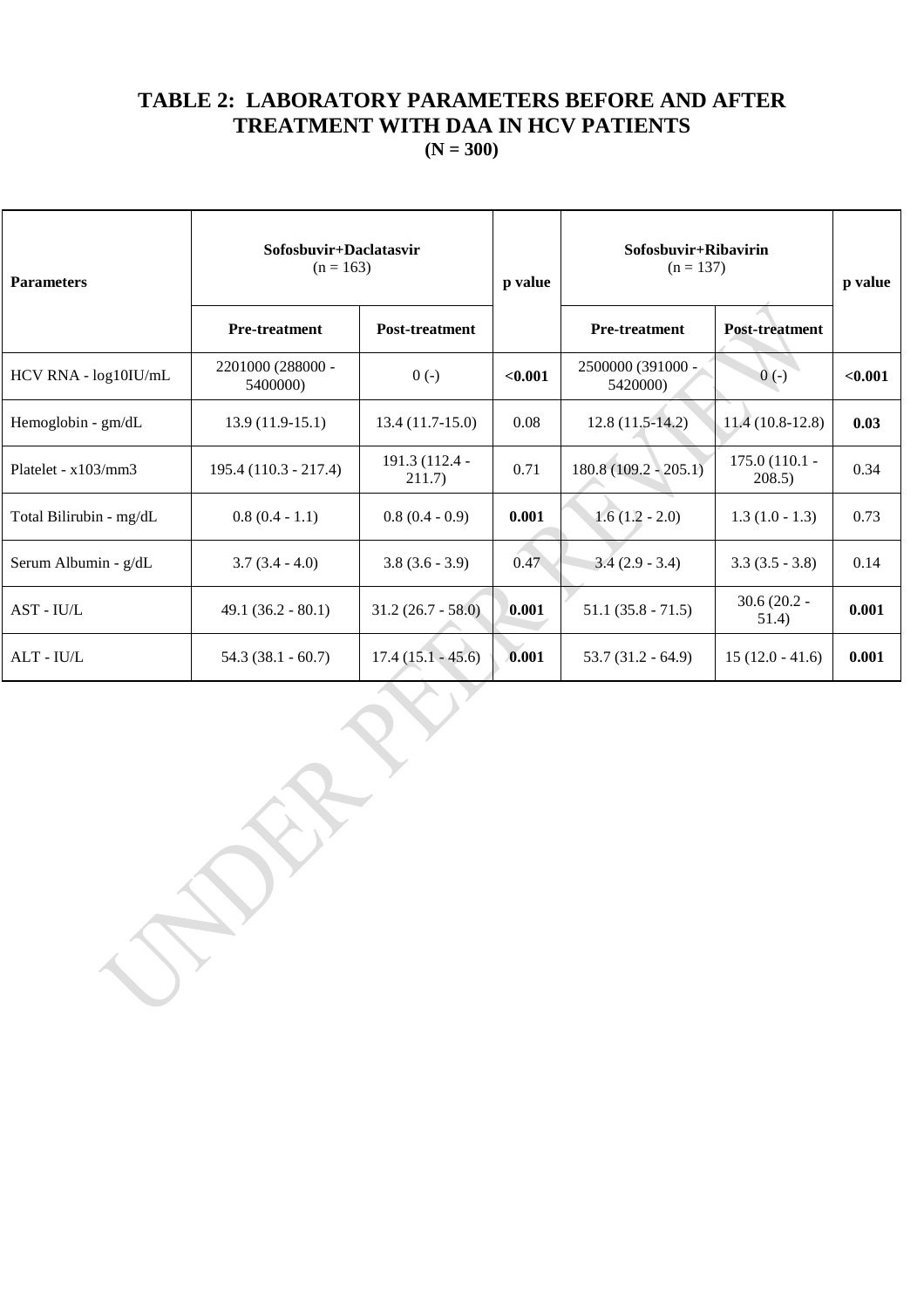

**Figure No. 01:** Pre and Post-treatment APRI score comparison to assess liver fibrosis. (a) Changes of APRI, before and after treatment with Sofosbuvir and Daclatasvir. (b) Changes of APRI, before and after treatment with Sofosbuvir and Ribavirin.

APRI: aspartate aminotransferase/platelet ratio index.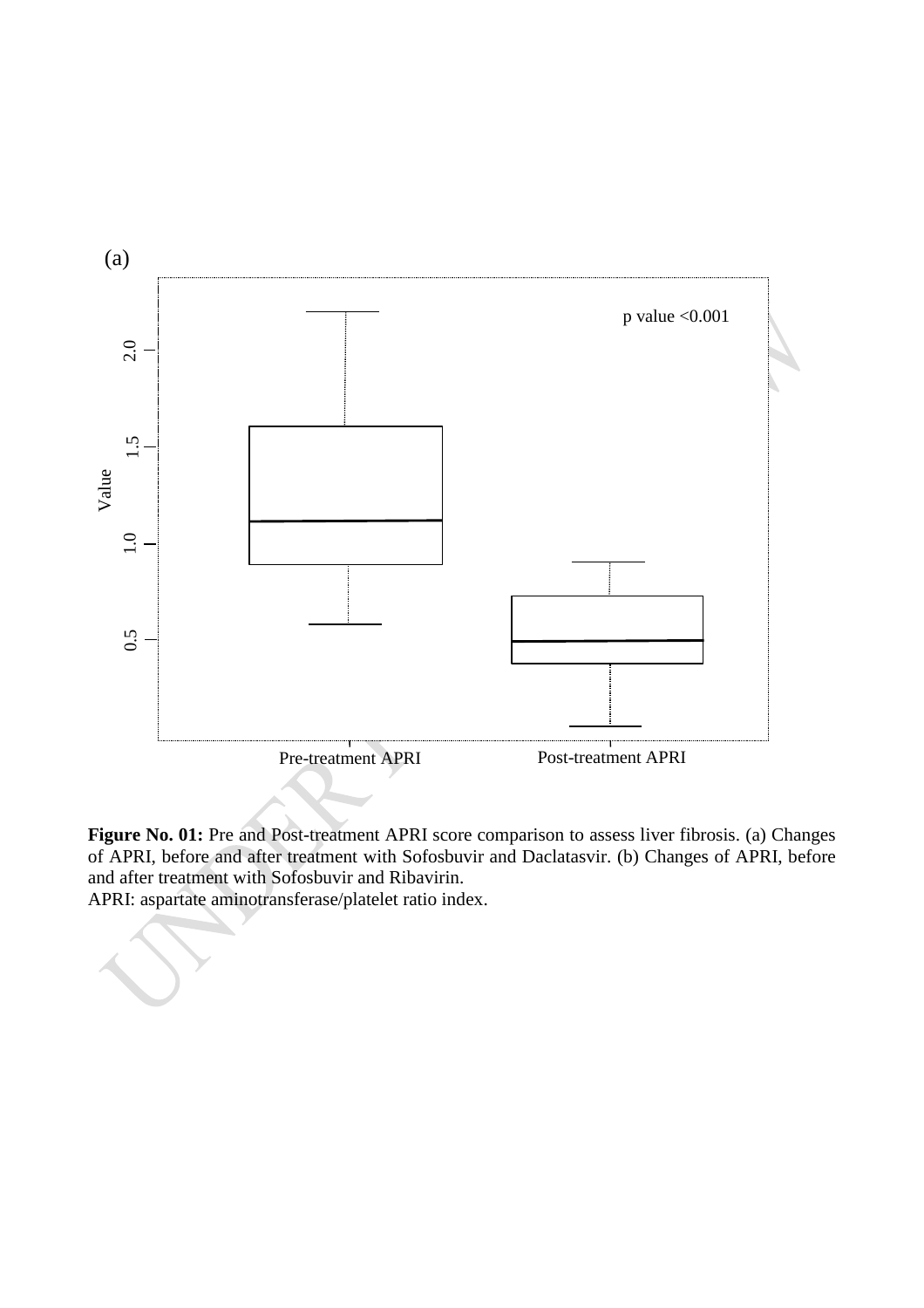

**Figure No. 02:** Pre and Post-treatment APRI score comparison to assess liver fibrosis. (a) Changes of APRI, before and after treatment with Sofosbuvir and Daclatasvir. (b) Changes of APRI, before and after treatment with Sofosbuvir and Ribavirin. APRI: aspartate aminotransferase/platelet ratio index.

## COMPETING INTERESTS DISCLAIMER:

Authors have declared that no competing interests exist. The products used for this research are commonly and predominantly use products in our area of research and country. There is absolutely no conflict of interest between the authors and producers of the products because we do not intend to use these products as an avenue for any litigation but for the advancement of knowledge. Also, the research was not funded by the producing company rather it was funded by personal efforts of the authors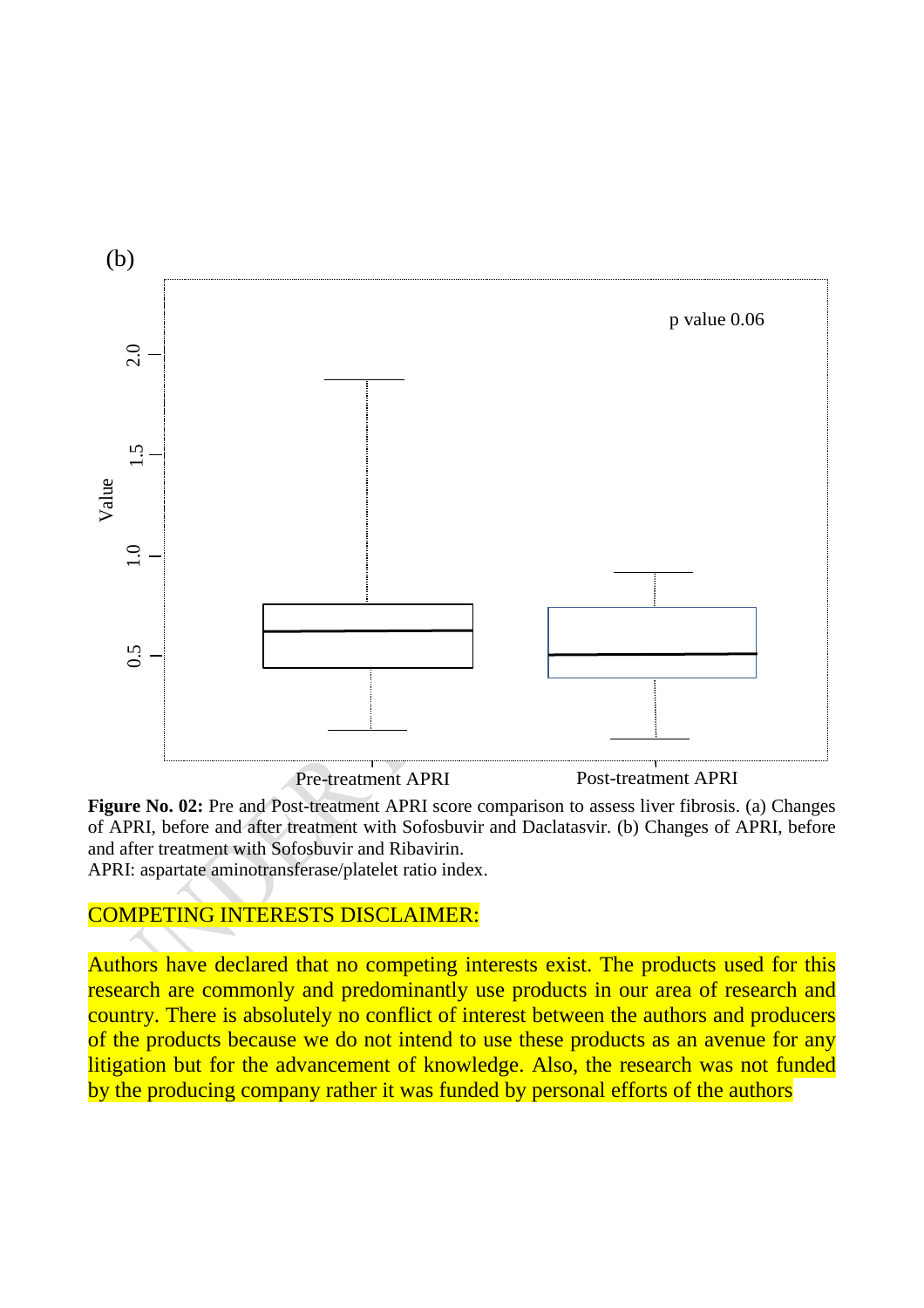#### **REFERENCE LIST**

1. Memon MS, Arain ZI, Naz F, Zaki M, Kumar S, Burney AA. Prevalence of type 2 diabetes mellitus in hepatitis C virus infected population: a Southeast Asian study. J Diabetes Res. 2013;2013:539361.

2. Sebastiani G, Gkouvatsos K, Pantopoulos K. Chronic hepatitis C and liver fibrosis. World J Gastroenterol. 2014;20(32):11033-53.

3. Pearlman BL, Traub N. Sustained virologic response to antiviral therapy for chronic hepatitis C virus infection: a cure and so much more. Clin Infect Dis. 2011;52(7):889-900.

4. Huang P, Wang Y, Yue M, Ge Z, Xia X, Jeyarajan AJ, et al. The risk of hepatitis C virus recurrence in hepatitis C virus-infected patients treated with direct-acting antivirals after achieving a sustained virological response: A comprehensive analysis. Liver Int. 2021;41(10):2341-57.

5. Chi H, Hansen BE, Tang WY, Schouten JN, Sprengers D, Taimr P, et al. Multiple biopsy passes and the risk of complications of percutaneous liver biopsy. Eur J Gastroenterol Hepatol. 2017;29(1):36-41.

6. Jing H, Yi Z, He E, Xu R, Shi X, Li L, et al. Evaluation of Risk Factors for Bleeding After Ultrasound-Guided Liver Biopsy. Int J Gen Med. 2021;14:5563-71.

7. De Matteis C, Cariello M, Graziano G, Battaglia S, Suppressa P, Piazzolla G, et al. AST to Platelet Ratio Index (APRI) is an easy-to-use predictor score for cardiovascular risk in metabolic subjects. Sci Rep. 2021;11(1):14834.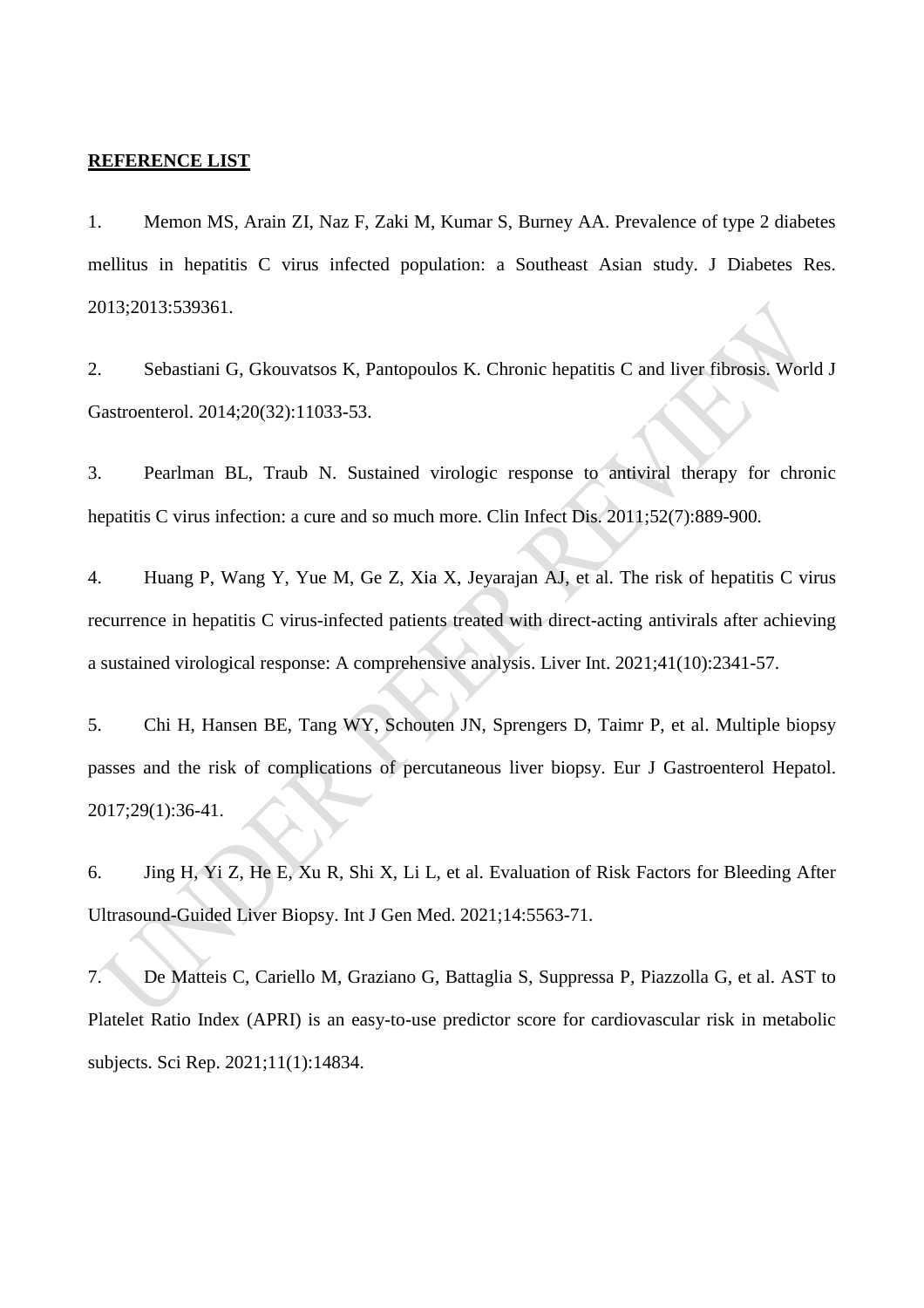8. Peleg N, Issachar A, Sneh-Arbib O, Shlomai A. AST to Platelet Ratio Index and fibrosis 4 calculator scores for non-invasive assessment of hepatic fibrosis in patients with non-alcoholic fatty liver disease. Dig Liver Dis. 2017;49(10):1133-8.

9. Kruger FC, Daniels CR, Kidd M, Swart G, Brundyn K, van Rensburg C, et al. APRI: a simple bedside marker for advanced fibrosis that can avoid liver biopsy in patients with NAFLD/NASH. S Afr Med J. 2011;101(7):477-80.

10. Lin ZH, Xin YN, Dong QJ, Wang Q, Jiang XJ, Zhan SH, et al. Performance of the aspartate aminotransferase-to-platelet ratio index for the staging of hepatitis C-related fibrosis: an updated meta-analysis. Hepatology. 2011;53(3):726-36.

11. Ahmed OA, Safwat E, Khalifa MO, Elshafie AI, Fouad MHA, Salama MM, et al. Sofosbuvir Plus Daclatasvir in Treatment of Chronic Hepatitis C Genotype 4 Infection in a Cohort of Egyptian Patients: An Experiment the Size of Egyptian Village. Int J Hepatol. 2018;2018:9616234.

12. Mohamed AA, El-Toukhy NER, Said EM, Gabal HMR, AbdelAziz H, Doss W, et al. Hepatitis C Virus: Efficacy of New DAAs Regimens. Infect Disord Drug Targets. 2020;20(2):143- 9.

13. Asselah T, Bourgeois S, Pianko S, Zeuzem S, Sulkowski M, Foster GR, et al. Sofosbuvir/velpatasvir in patients with hepatitis C virus genotypes 1-6 and compensated cirrhosis or advanced fibrosis. Liver Int. 2018;38(3):443-50.

14. Jamil Z, Waheed Y, Malik M, Durrani AA. Effect of Sofosbuvir plus Ribavirin therapy on hepatitis C patients in Pakistan: a retrospective study. PeerJ. 2018;6:e4853.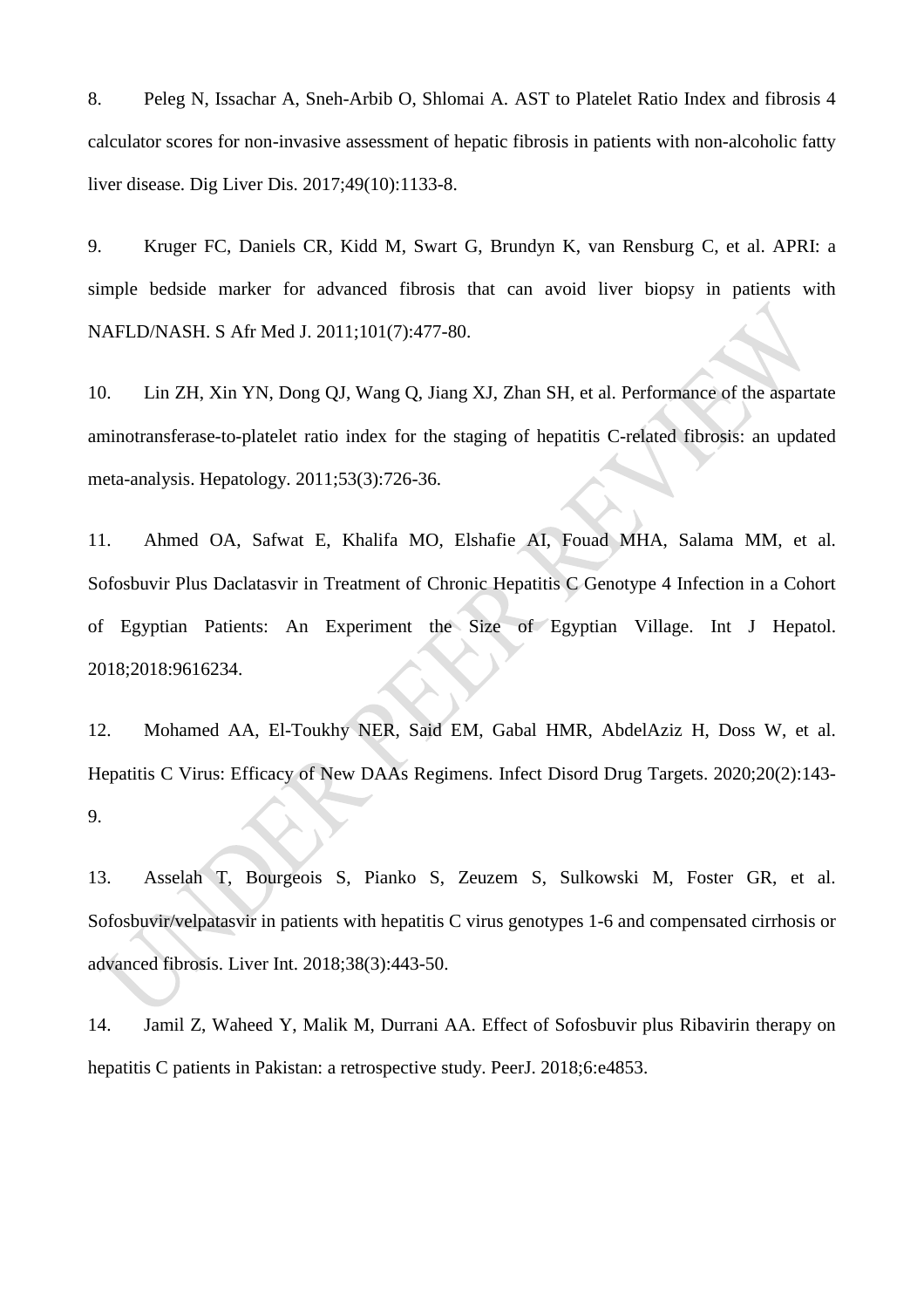15. Soliman H, Ziada D, Salama M, Hamisa M, Badawi R, Hawash N, et al. Predictors for Fibrosis Regression in Chronic HCV Patients after the Treatment with DAAS: Results of a Realworld Cohort Study. Endocr Metab Immune Disord Drug Targets. 2020;20(1):104-11.

16. European Association for the Study of the Liver. Electronic address eee, European Association for the Study of the L. EASL Recommendations on Treatment of Hepatitis C 2018. J Hepatol. 2018;69(2):461-511.

17. Dhar D, Baglieri J, Kisseleva T, Brenner DA. Mechanisms of liver fibrosis and its role in liver cancer. Exp Biol Med (Maywood). 2020;245(2):96-108.

18. Munaf A, Memon MS, Kumar P, Ahmed S, Kumar MB. Comparison of viral hepatitisassociated hepatocellular carcinoma due to HBV and HCV - cohort from liver clinics in Pakistan. Asian Pac J Cancer Prev. 2014;15(18):7563-7.

19. Schuppan D, Ashfaq-Khan M, Yang AT, Kim YO. Liver fibrosis: Direct antifibrotic agents and targeted therapies. Matrix Biol. 2018;68-69:435-51.

20. Tacke F, Weiskirchen R. An update on the recent advances in antifibrotic therapy. Expert Rev Gastroenterol Hepatol. 2018;12(11):1143-52.

21. Patel K, Bedossa P, Castera L. Diagnosis of liver fibrosis: present and future. Semin Liver Dis. 2015;35(2):166-83.

22. Wadhva RK, Haque MM, Luck NH, Tasneem AA, Abbas Z, Mubarak M. Diagnostic Accuracy of Aspartate Aminotransferase to Platelet Ratio Index and Fibrosis 4 Scores in Predicting Advanced Liver Fibrosis in Patients with End-stage Renal Disease and Chronic Viral Hepatitis: Experience from Pakistan. J Transl Int Med. 2018;6(1):38-42.

23. Kurniawan J, Gani RA, Hasan I, Sulaiman AS, Lesmana CRA, Jasirwan COM, et al. Comparative efficacy of sofosbuvir-ribavirin versus sofosbuvir-daclatasvir for treatment of chronic